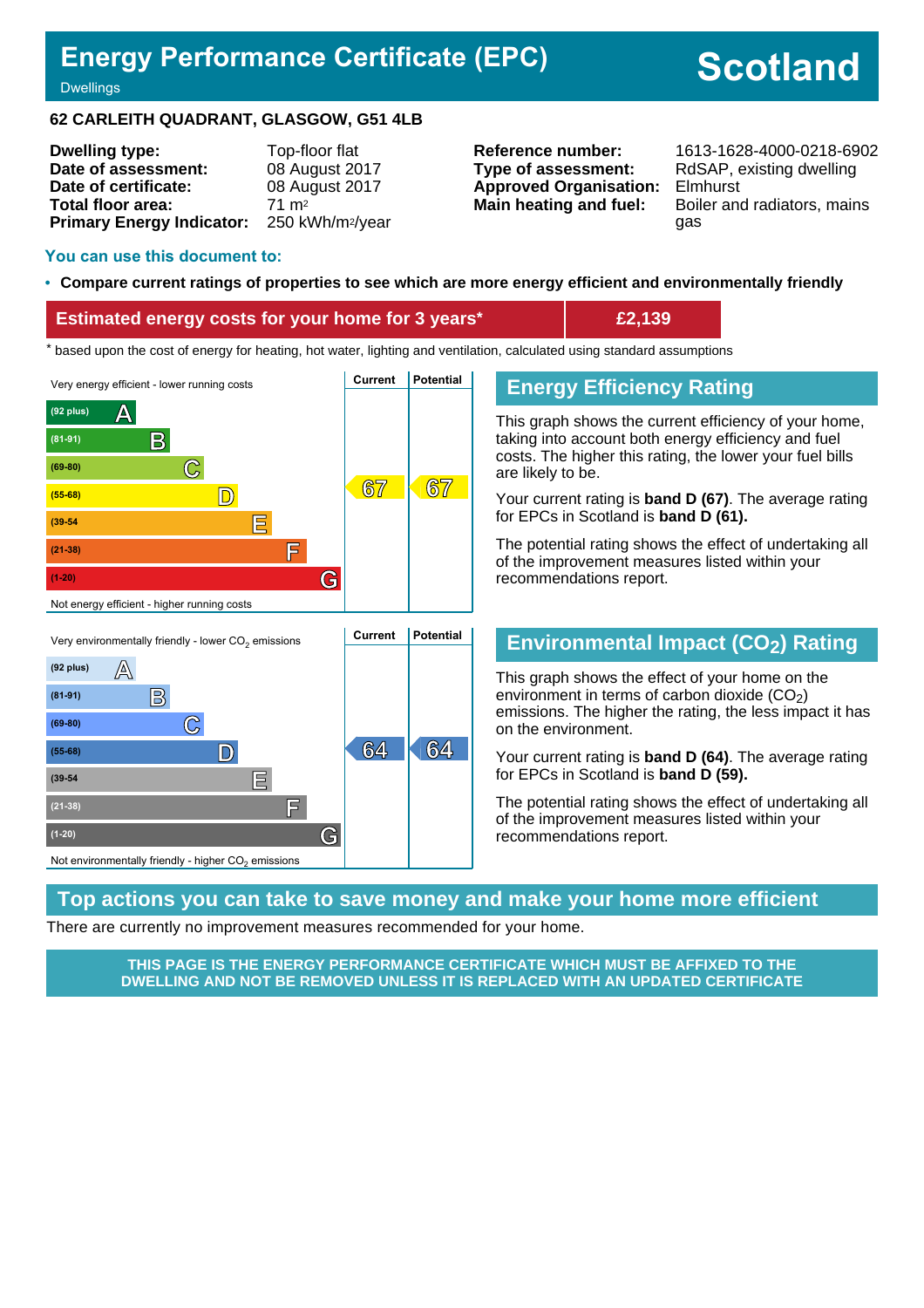### **Summary of the energy performance related features of this home**

This table sets out the results of the survey which lists the current energy-related features of this home. Each element is assessed by the national calculation methodology; 1 star = very poor (least efficient), 2 stars = poor, 3 stars = average, 4 stars = good and 5 stars = very good (most efficient). The assessment does not take into consideration the condition of an element and how well it is working. 'Assumed' means that the insulation could not be inspected and an assumption has been made in the methodology, based on age and type of construction.

| <b>Element</b>        | <b>Description</b>                             | <b>Energy Efficiency</b> | Environmental |
|-----------------------|------------------------------------------------|--------------------------|---------------|
| Walls                 | Solid brick, as built, no insulation (assumed) | ★★☆☆☆                    | ★★☆☆☆         |
| Roof                  | Pitched, no insulation (assumed)               | ★☆☆☆☆                    | ★☆☆☆☆         |
| Floor                 | (another dwelling below)                       |                          |               |
| <b>Windows</b>        | Fully double glazed                            | ★★★☆☆                    | ★★★☆☆         |
| Main heating          | Boiler and radiators, mains gas                | ★★★★☆                    | ★★★★☆         |
| Main heating controls | Programmer, room thermostat and TRVs           | ★★★★☆                    | ★★★★☆         |
| Secondary heating     | None                                           |                          |               |
| Hot water             | From main system                               | ★★★★☆                    | ★★★★☆         |
| Lighting              | Low energy lighting in all fixed outlets       | *****                    | *****         |

## **The energy efficiency rating of your home**

Your Energy Efficiency Rating is calculated using the standard UK methodology, RdSAP. This calculates energy used for heating, hot water, lighting and ventilation and then applies fuel costs to that energy use to give an overall rating for your home. The rating is given on a scale of 1 to 100. Other than the cost of fuel for electrical appliances and for cooking, a building with a rating of 100 would cost almost nothing to run.

As we all use our homes in different ways, the energy rating is calculated using standard occupancy assumptions which may be different from the way you use it. The rating also uses national weather information to allow comparison between buildings in different parts of Scotland. However, to make information more relevant to your home, local weather data is used to calculate your energy use,  $CO<sub>2</sub>$  emissions, running costs and the savings possible from making improvements.

## **The impact of your home on the environment**

One of the biggest contributors to global warming is carbon dioxide. The energy we use for heating, lighting and power in our homes produces over a quarter of the UK's carbon dioxide emissions. Different fuels produce different amounts of carbon dioxide for every kilowatt hour (kWh) of energy used. The Environmental Impact Rating of your home is calculated by applying these 'carbon factors' for the fuels you use to your overall energy use.

The calculated emissions for your home are 44 kg  $CO<sub>2</sub>/m<sup>2</sup>/yr$ .

The average Scottish household produces about 6 tonnes of carbon dioxide every year. Based on this assessment, heating and lighting this home currently produces approximately 3.1 tonnes of carbon dioxide every year. You could reduce emissions by switching to renewable energy sources.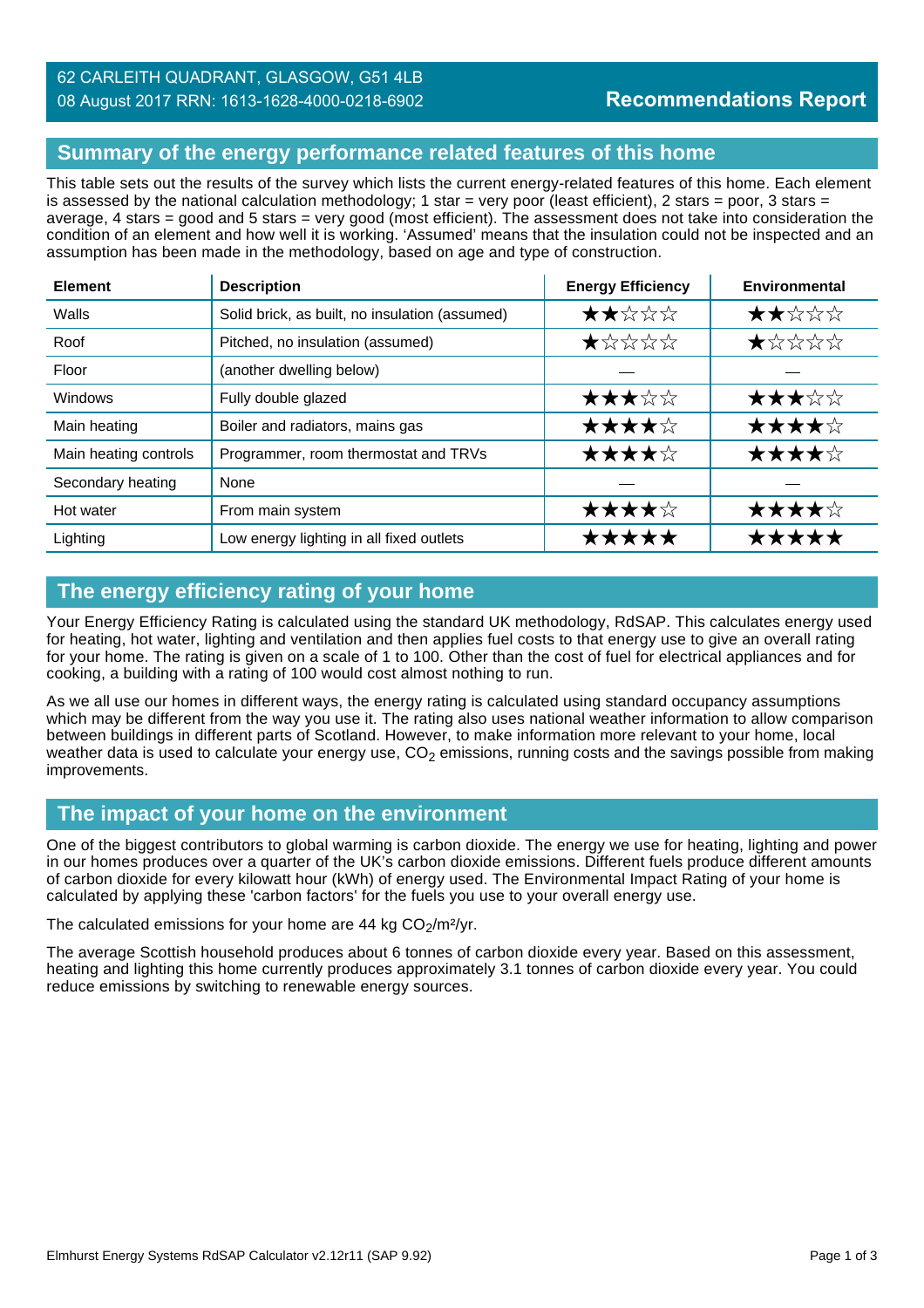#### 62 CARLEITH QUADRANT, GLASGOW, G51 4LB 08 August 2017 RRN: 1613-1628-4000-0218-6902

## **Recommendations Report**

| <b>Estimated energy costs for this home</b> |                             |                               |                                 |  |
|---------------------------------------------|-----------------------------|-------------------------------|---------------------------------|--|
|                                             | <b>Current energy costs</b> | <b>Potential energy costs</b> | <b>Potential future savings</b> |  |
| <b>Heating</b>                              | £1,692 over 3 years         | £1,692 over 3 years           |                                 |  |
| <b>Hot water</b>                            | £264 over 3 years           | £264 over 3 years             | Not applicable                  |  |
| Lighting                                    | £183 over 3 years           | £183 over 3 years             |                                 |  |
|                                             | Totals $£2,139$             | £2,139                        |                                 |  |

These figures show how much the average household would spend in this property for heating, lighting and hot water. This excludes energy use for running appliances such as TVs, computers and cookers, and the benefits of any electricity generated by this home (for example, from photovoltaic panels). The potential savings in energy costs show the effect of undertaking all of the recommended measures listed below.

**Recommendations for improvement**

None